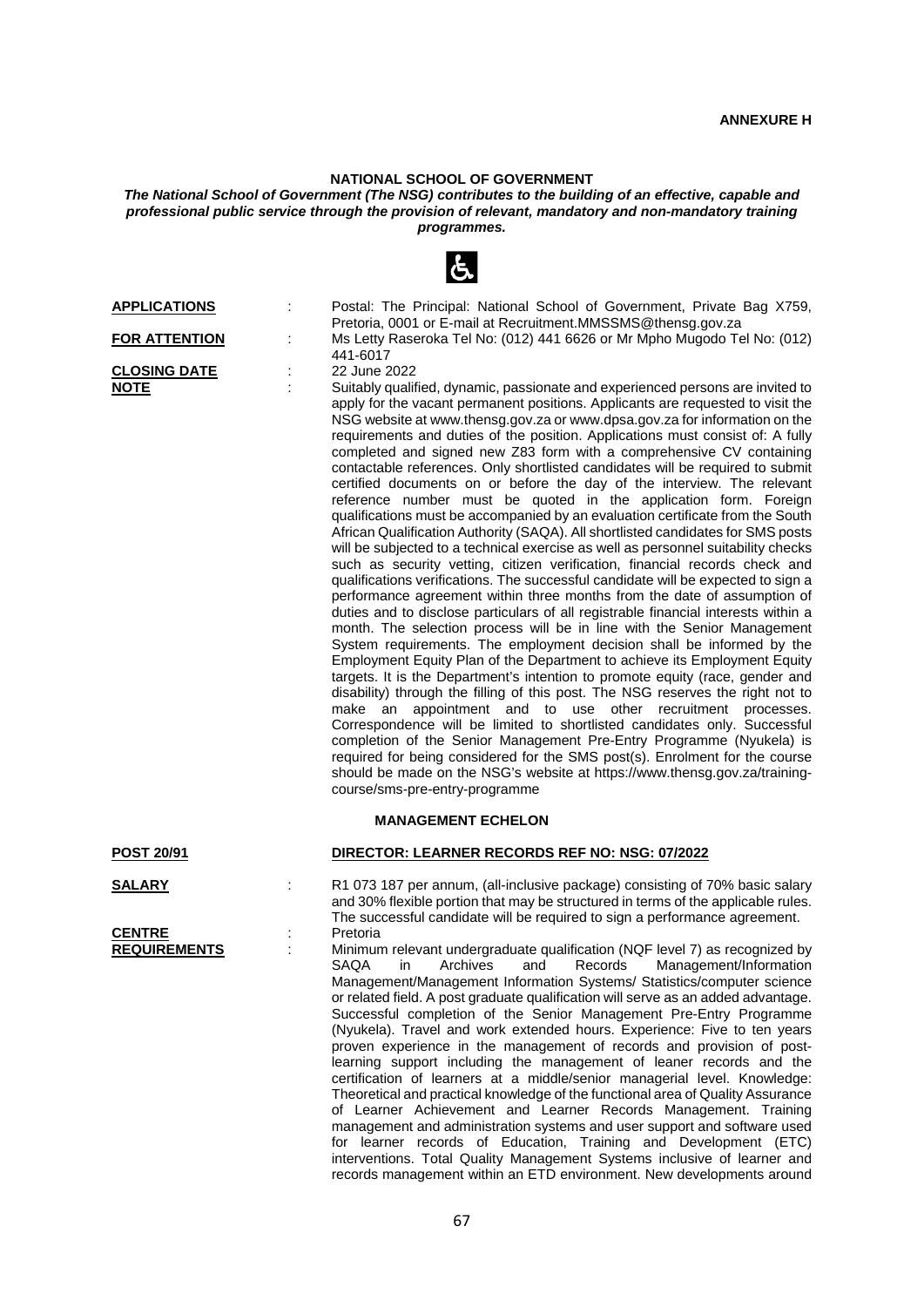the management of learner records and applying innovation, including the application of digital solutions. Various applicable legislative frameworks such as Skills Development Act; Public Administration and Management Act; Public Service Regulatory Frameworks; National Qualifications Framework; South African Quality Assurance, Higher Education and Training Act and Further Education and Training Act. Sector education and training. Learning Programme Evaluation tools/Instruments. Policy initiation, development, implementation and analysis. Government priorities as far as public sector ETD initiatives. Competencies/skills: Ability to use data processing software to process large-scale data. Proven writing skills, proofreading, editing and overwriting skills, including report writing, submissions and articles. Conduct and apply in depth research. Communicate excellently, both verbally and in writing. Proven statistical, analytical and research skills. Strategic leadership and development skills. Apply flexible problem solving and decision making by applying quantitative and qualitative information. Presentation skills. Client focused approach, strategic analysis skills, financial management skills, people management skills, project and programme management skills, strategic capability and excellent interpersonal skills. Personal Attributes: Lead, inspire, coach and mentor staff at a strategic level. Select, develop and performance-manage staff to deliver quality, rapid, responsive and reliable services. Interface at executive/strategic levels within and outside the organisation. Negotiate and manage effective service levels in respect of the function with clients (internal and external) and service providers to ensure sustained quality service delivery. Resolve conflicts decisively. Work under pressure to meet deadlines. Apply ethics and integrity in the area of work.

**DUTIES** : The successful candidate will be responsible for leading and managing the post-learning support, learner records and certification of learners enrolled with the National School of Government. Verification of education, training and development (ETD) and revenue information. Quality assurance of learner achievements for internal assessments and moderations. Manage the examinations conducted by the National School of Government. Manage the learner complaints, compliments and enquiries. Operational management of the Training Management System (TMS). Manage the performance of the Directorate.

**ENQUIRIES** : Kindly contact Ms Letty Raseroka Tel No: (012) 441 6626 or Mr Mpho Mugodo, Tel No: (012) 441-6017

## **OTHER POST**

## **POST 20/92 DEPUTY DIRECTOR: ORGANISATIONAL DESIGN REF NO: NSG: 09/2022**

**SALARY** : R744 255 per annum (Level 11), an inclusive remuneration package commencing, comprising basic salary (70% 75% of package), contribution to the Government Employee Pension Fund (15% of basic salary) and a flexible portion.<br>Pretoria

Minimum relevant qualification (NQF level 7) as recognized by SAQA in<br>Organizational Development/Organizational Psychology/Human Development/Organizational Resources/Business Administration/ Public Administration/or other relevant social sciences. Postgraduate degree or equivalent in Organisational Design/Development will be an added advantage. Experience: 5-10 years' proven experience in organizational design and development (which includes job evaluation and work method studies). Knowledge: Theoretical and practical knowledge of the functional area of Organizational Design and Development. Knowledge of new developments in organizational design/development and job profiling. In depth knowledge of various applicable legislative frameworks such as the Public Service Act and public service regulations. Relevant Department of Public Service and Administration guidelines and directives. Formulation and management of organisational design/development policies, plans and reports. Develop and implement systems and controls to ensure sound organizational design and job evaluation reporting. Sound knowledge of business process management (including mapping, improvement, reengineering and change management). Budget monitoring and management in respect of personnel costs. Computer Literacy in MS Office, JE Systems, Visio, Access, Excel. Competencies/skills: Proven advanced writing skills, proofreading, editing and overwriting skills, including report writing, submissions and OD business case compilation. Applied strategic thinking.

**CENTRE** :<br>REQUIREMENTS :